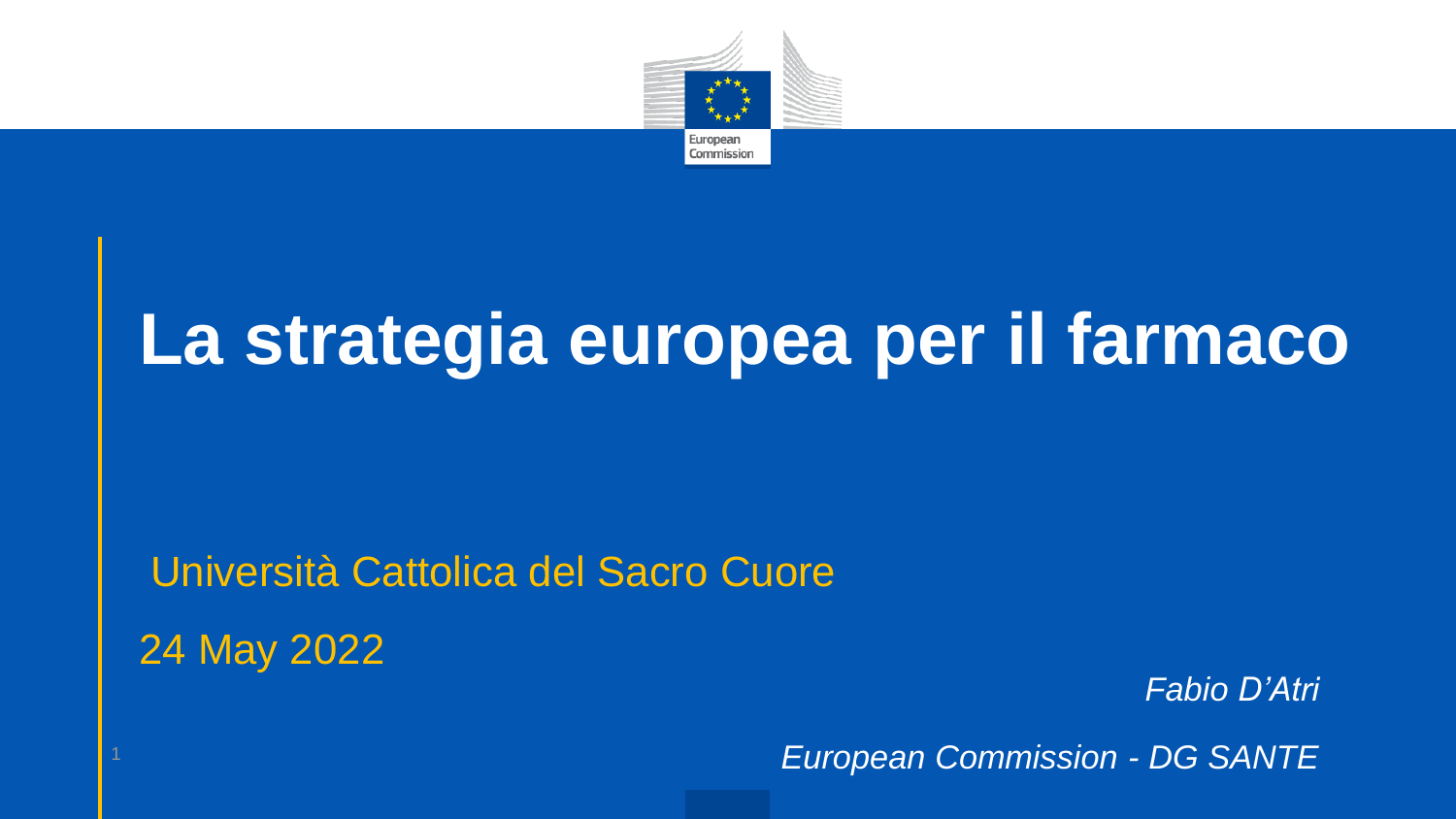### Pharmaceutical Strategy for Europe

- Adopted in November 2020
- Ambitious long-term agenda in the field of pharmaceutical policy
- Objective: creating a future proof regulatory framework and at supporting industry in promoting research and technologies that actually reach patients in order to fulfil their therapeutic needs

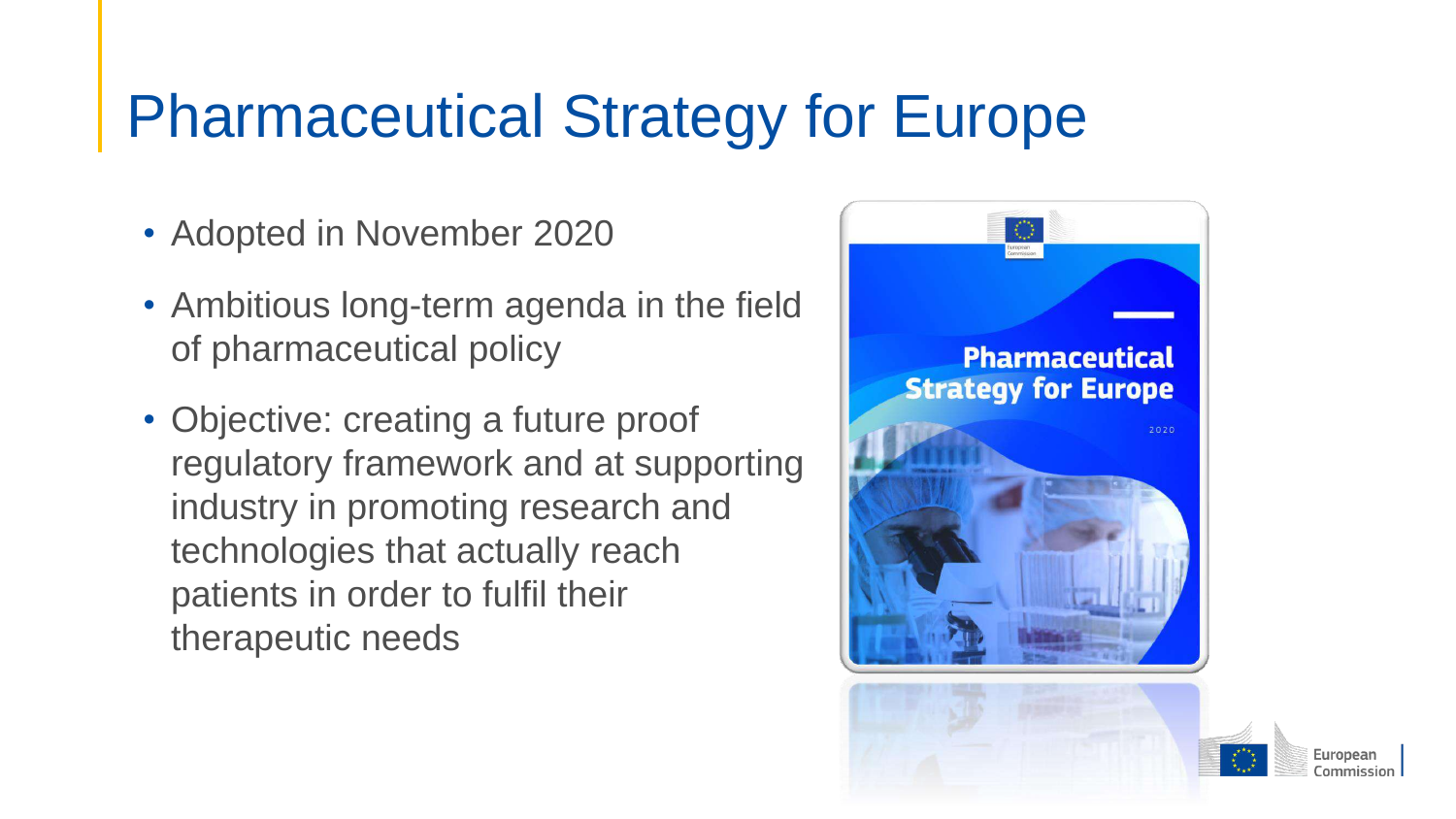### Pharmaceutical Strategy in context

### **A European Health Union:** tackling health crises together

**CORONAVIRUS COVID-19** 











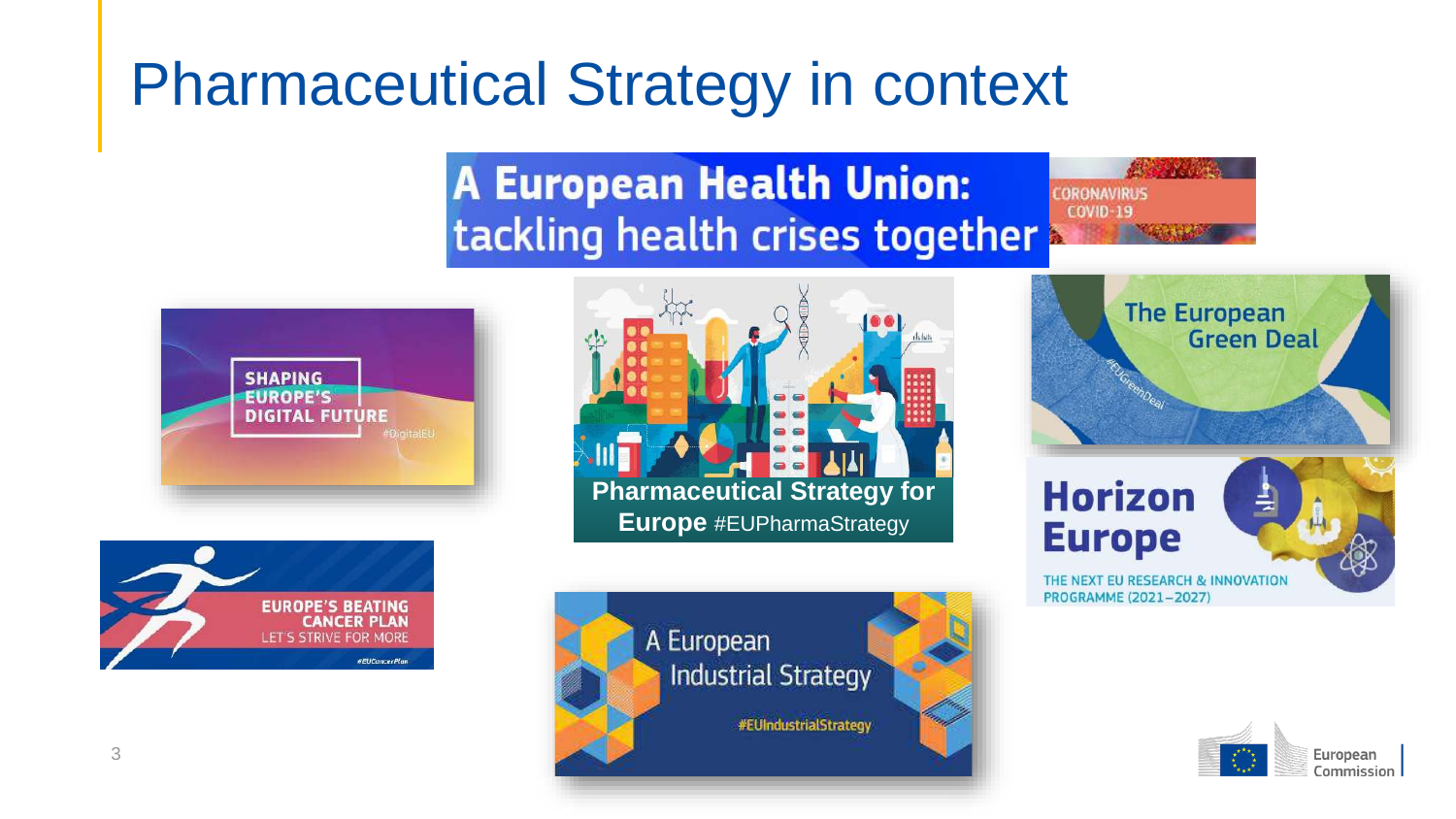### A holistic approach covering the full lifecycle of medicines

- Research & Development
- Innovation
- Clinical Trials
- Digital & data
- Advanced therapies
- IP/incentives

4

 $\bullet$  ...

- Pharma legislation
- Health technology assessment



- Market function
- Procurement
- Manufacturing
- Generics, biosimilars, APIs
- Supply chains
- Environment
- Competition policy
- Trade

 $\bullet$  ...

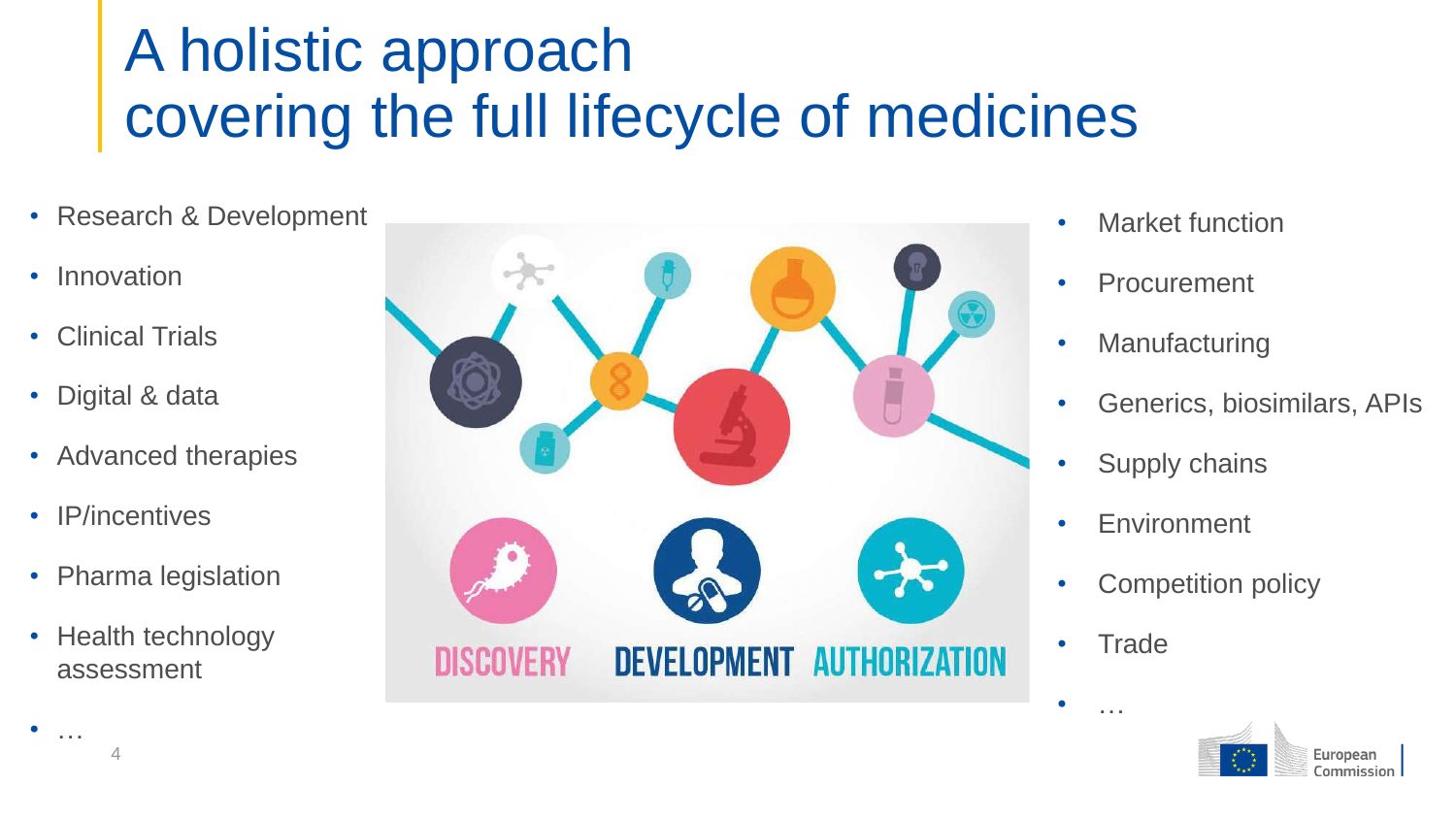### **PHARMACEUTICAL STRATEGY FOR EUROPE**



**Learning from COVID-19,** towards a crisisresistant system



**Ensuring** accessibility and affordability of medicines



**Supporting** sustainable innovation, emerging science and digitalisation

**Reducing medicines** shortages and securing strategic autonomy

#### #EUPharmaStrategy

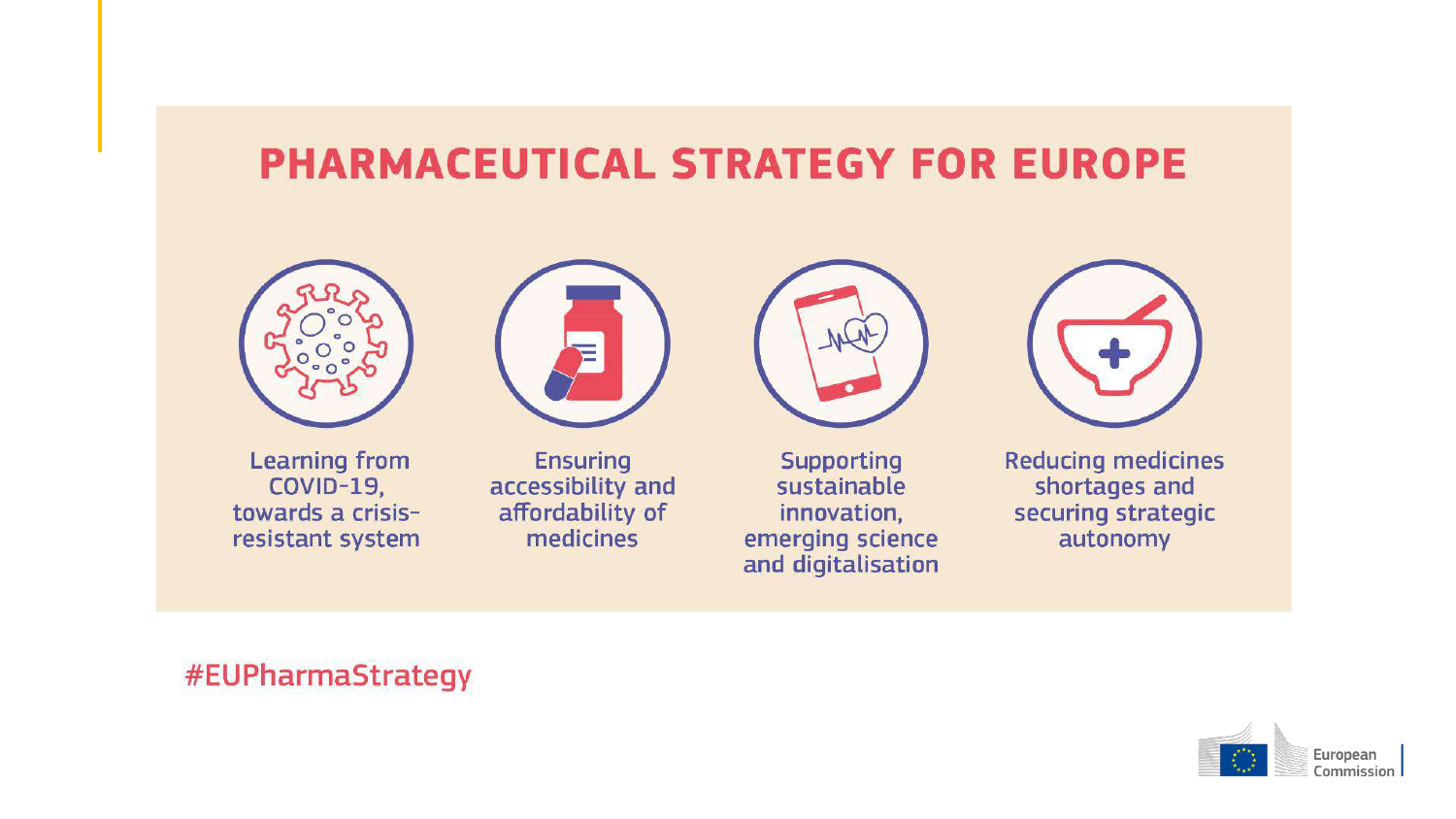### Flagships of the pharmaceutical strategy

#### Ensure access and affordability of medicines for patients and health systems sustainability

#### **Unmet needs**

- Boost **novel antibiotics**
- Restrict and optimise the **use** of antimicrobial medicines
- Support medicines for **children and rare diseases**
- Collaboration on unmet needs **evidence generation** , **HTA**

#### **Accessibility**

- Revise the **system of incentives and obligations** in legislation to support innovation, access and the affordability of medicines
- Improve access to **generic and biosimilar medicines**

#### **Affordability**

- Address in legislation the **market effects** impacting on affordability
- Develop **mutual learning and best-practice exchange** on pricing, payment and procurement policies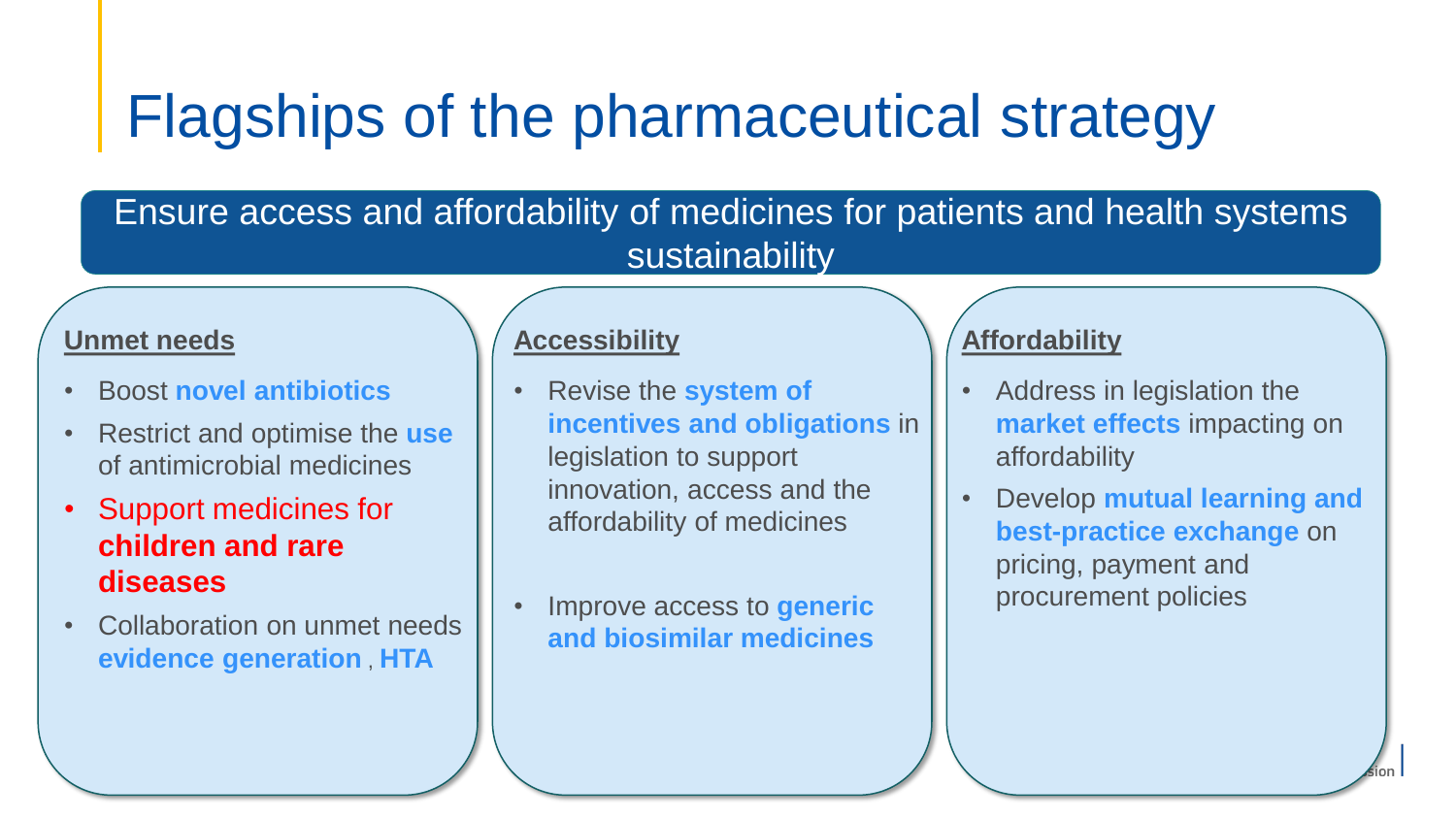# Revision of the Orphan and Paediatric legislation

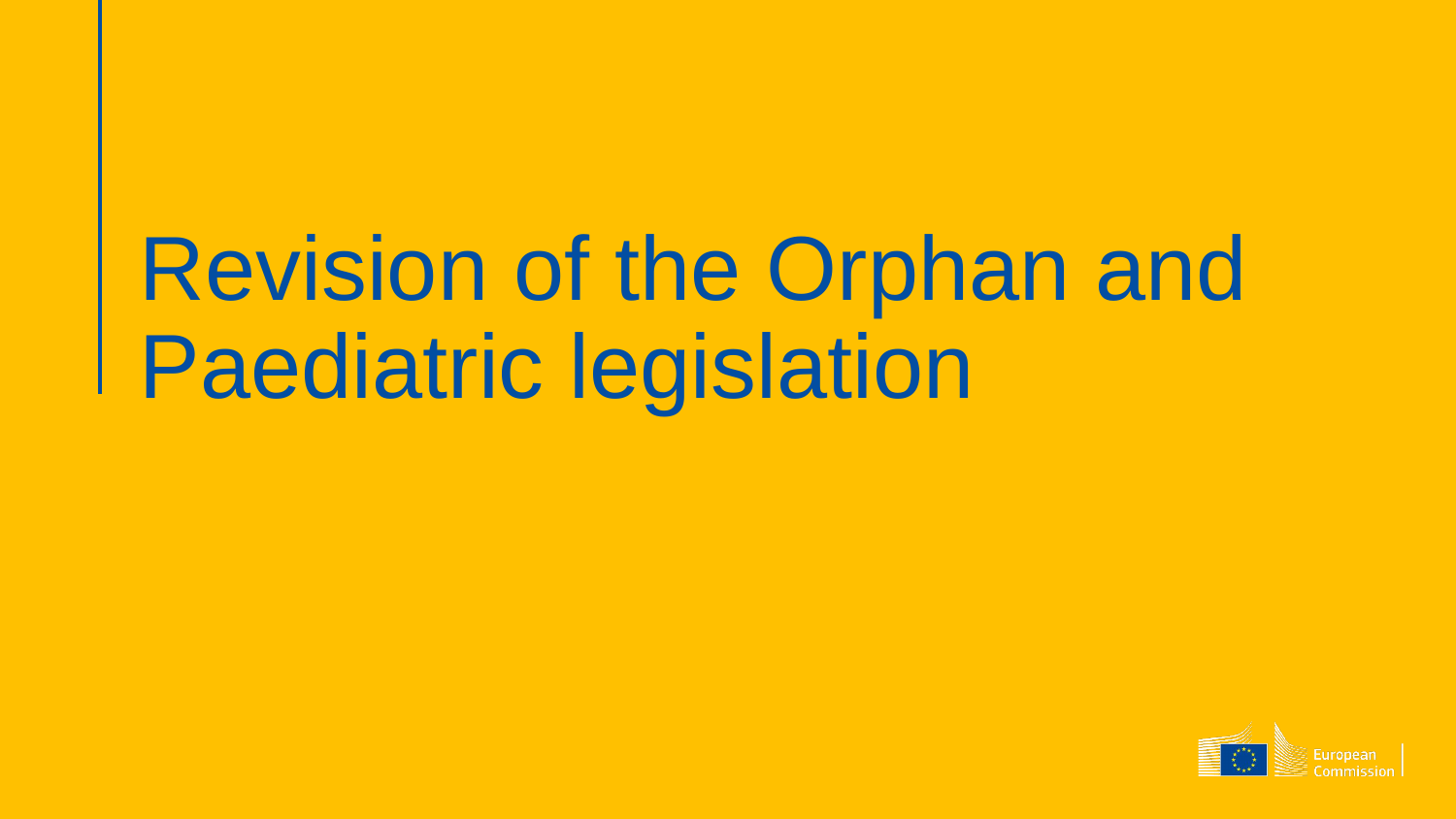### **Timeline**

- Evaluation of the orphan and paediatric legislation
- Impact Assessment Roadmap
- Impact Assessment
- Proposal for revision of legislation: end 2022

#### Important to ensure:

- synergy and coherence between the Orphan and Paediatric Regulations
- complementarity with the revised general pharmaceutical legislation

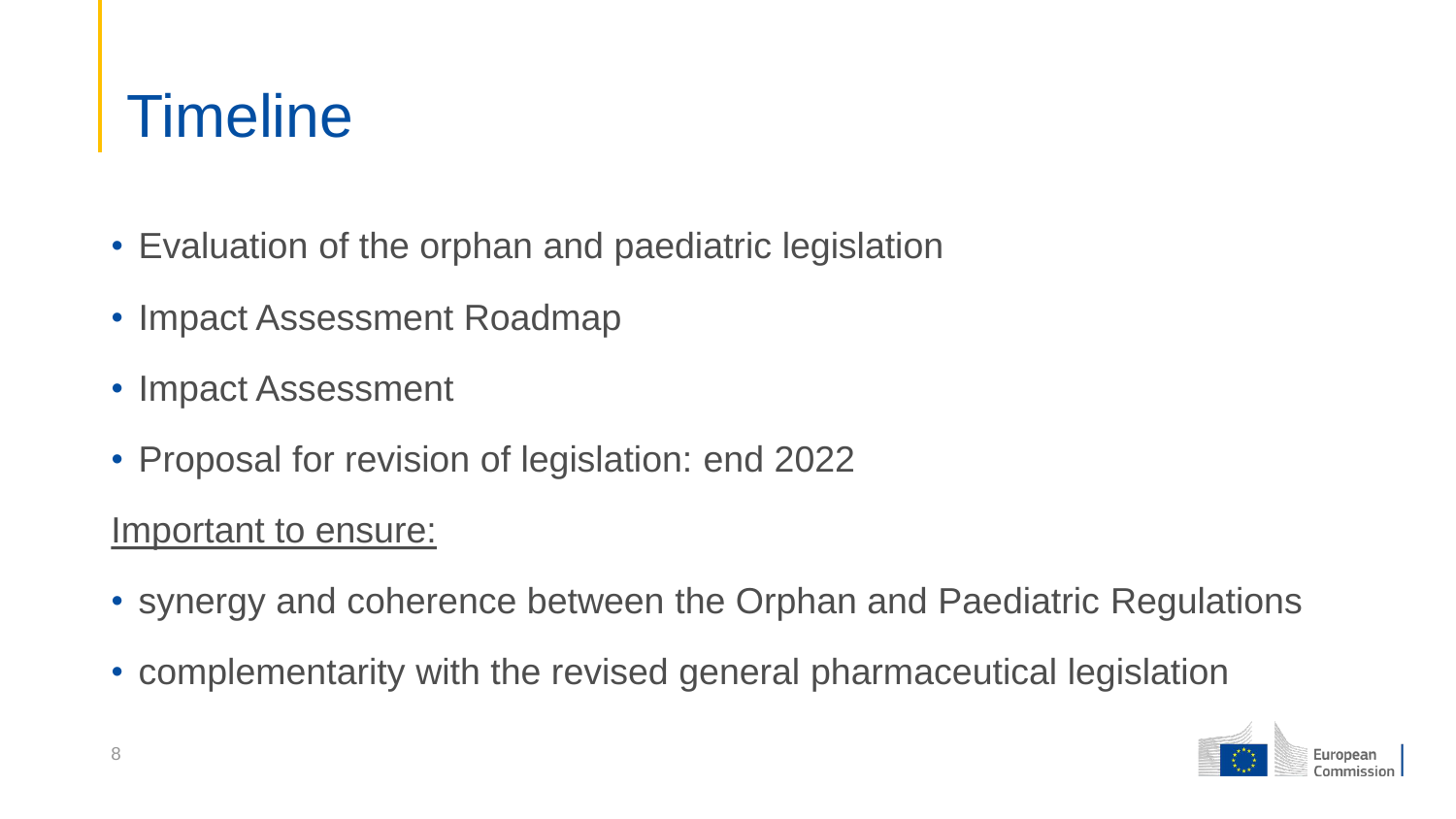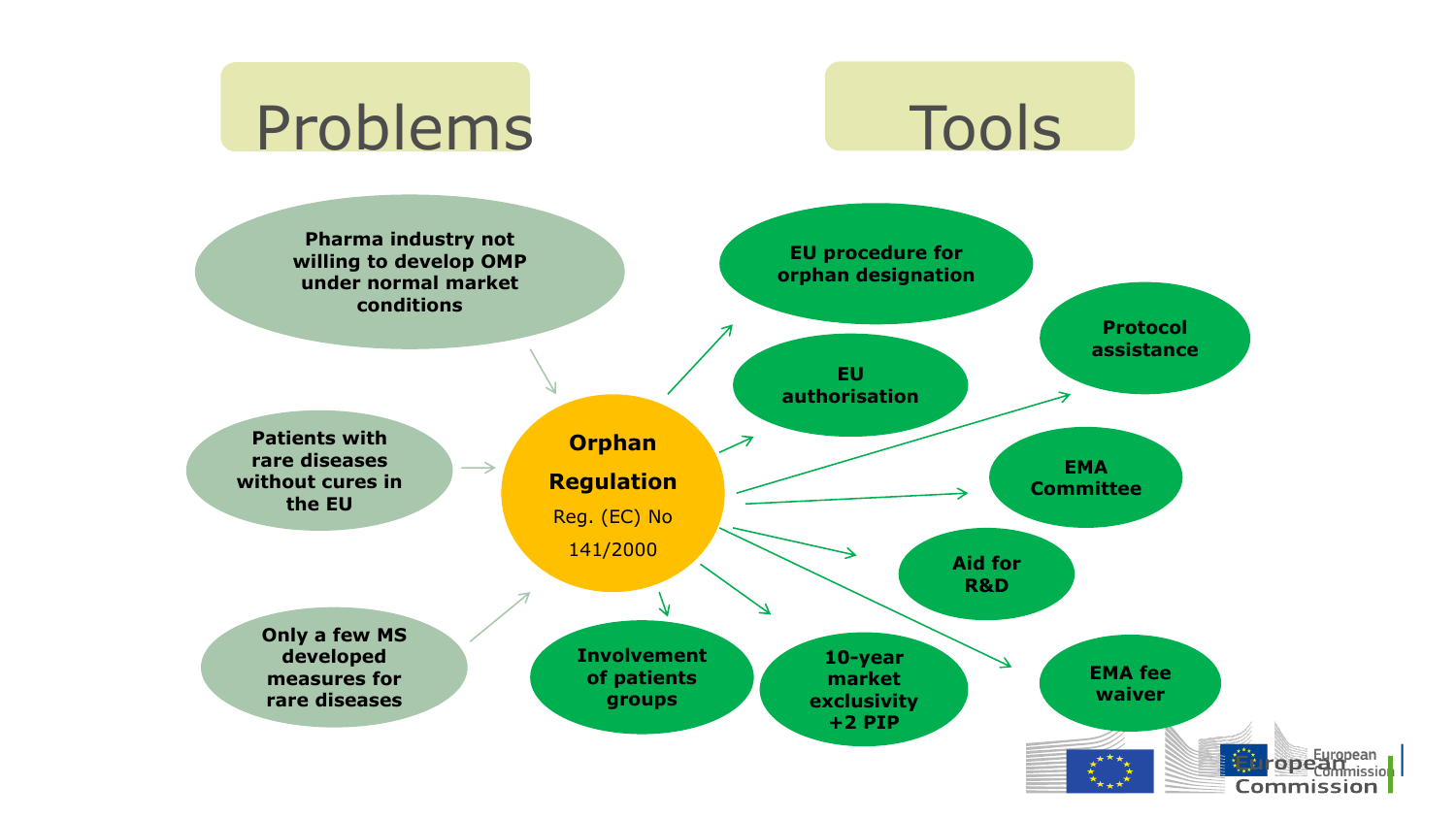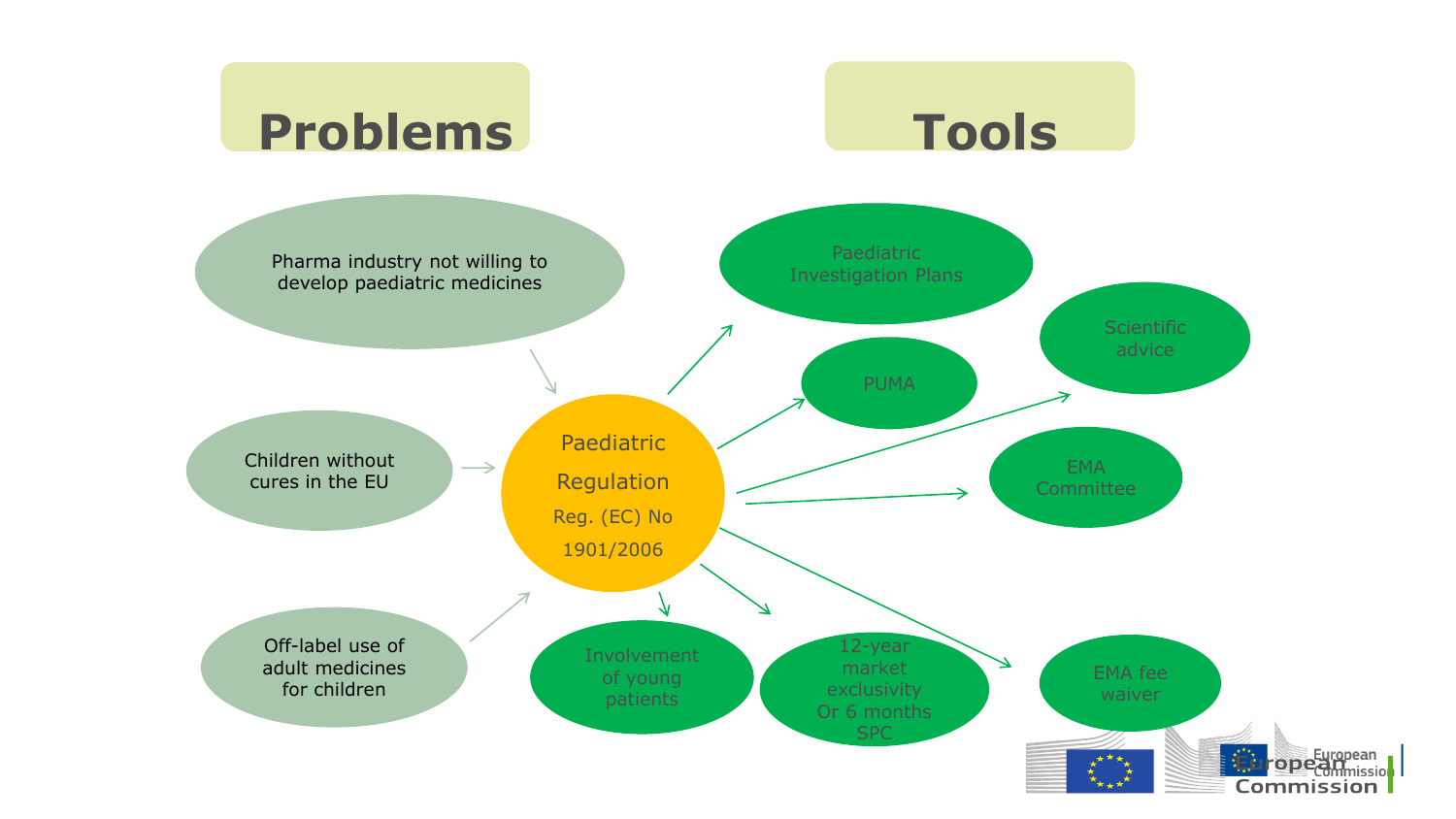## Summary problems found (evaluation)

- Insufficient development in areas of greatest unmet medical needs:
	- **≻95 % rare diseases no treatment option**
	- 'One-size-fits-all' incentives and rewards <-> unmet needs
- Availability and *accessibility* varies across MS:
	- $\triangleright$  No link between incentive and placing on market (orphans)
	- Limited generic competition after expiry of exclusivity periods
- Scientific and technological developments cannot be fully exploited:
	- $\triangleright$  Instruments not adequate for advances in science:
- Certain procedures inefficient and burdensome.

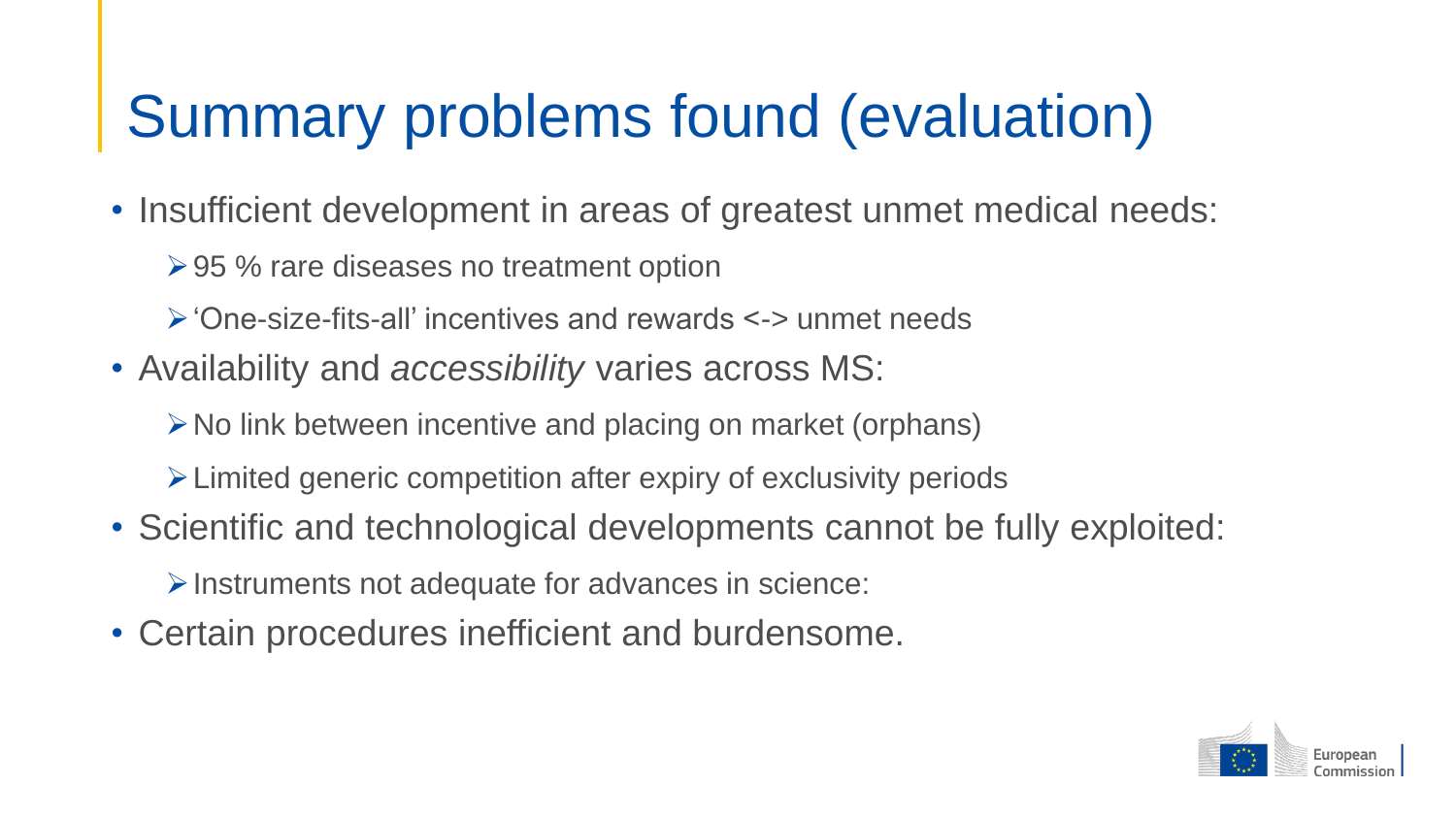## Objectives of the revision

- 1. To foster **research and development** of medicines for rare diseases and for children, especially in areas of highest unmet need and in better alignment with patient needs;
- 2. To contribute to ensuring the **availability and timely access** of patients to orphan and paediatric medicines;
- 3. To ensure that the legislation is fit to embrace **technological and scientific advances** by adapting the regulatory procedures provided by the legislation;
- 4. To provide **effective and efficient procedures**, for assessment and authorisation of orphan and paediatric medicinal products.

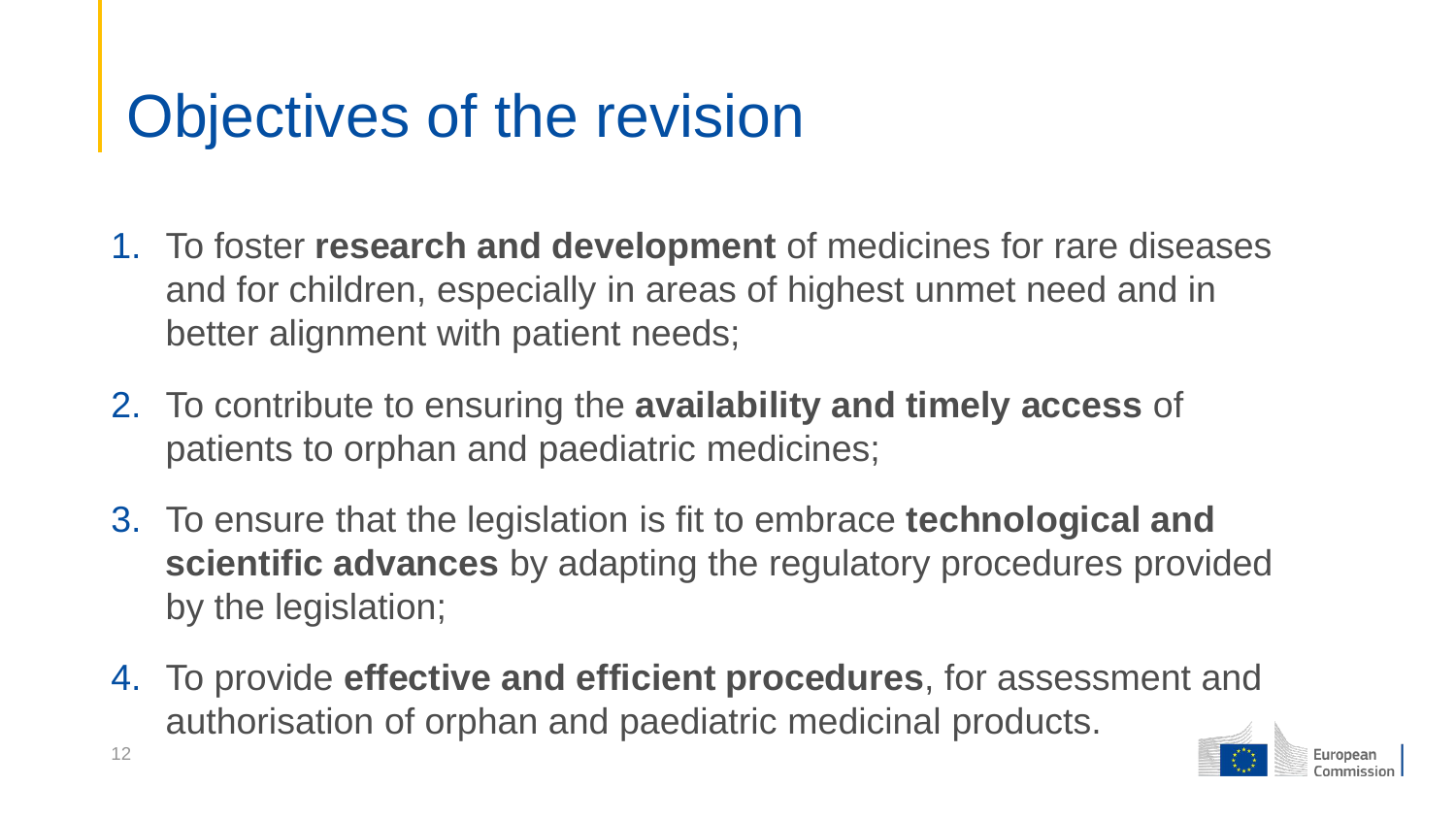### Possible policy actions

- How the market exclusivity may stimulate development in areas of high UMN;
- Explore possible novel incentives;
- Simplify and modernised PIP procedure.